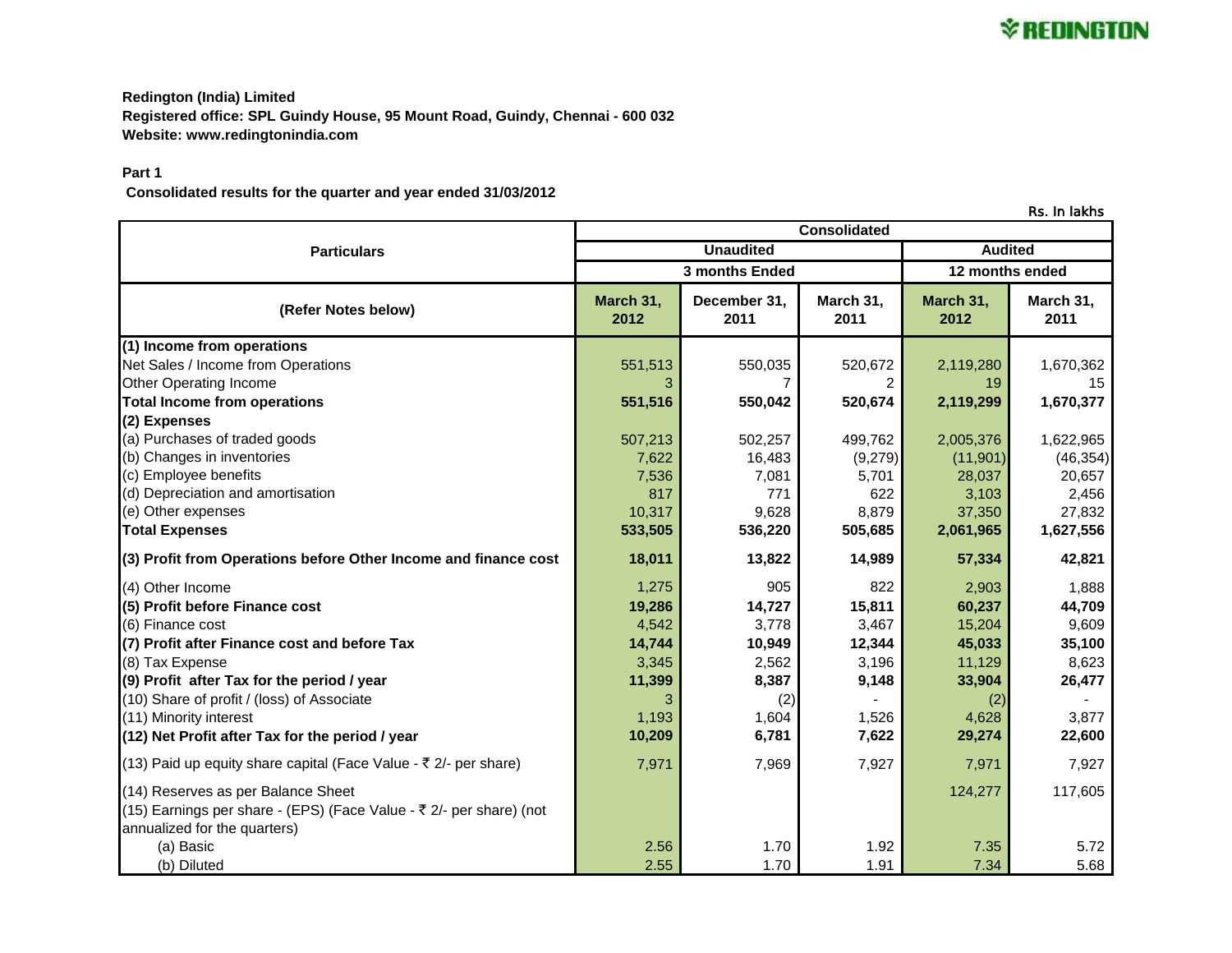

## **Standalone results for the quarter and year ended 31/03/2012**

| Rs. In lakhs                                                                                                                                                                                                                                                                                                                                                                                                                                                                                                                        |                                                                     |                                                                    |                                                                    |                                                                                    |                                                                                    |
|-------------------------------------------------------------------------------------------------------------------------------------------------------------------------------------------------------------------------------------------------------------------------------------------------------------------------------------------------------------------------------------------------------------------------------------------------------------------------------------------------------------------------------------|---------------------------------------------------------------------|--------------------------------------------------------------------|--------------------------------------------------------------------|------------------------------------------------------------------------------------|------------------------------------------------------------------------------------|
|                                                                                                                                                                                                                                                                                                                                                                                                                                                                                                                                     | <b>Standalone</b>                                                   |                                                                    |                                                                    |                                                                                    |                                                                                    |
| <b>Particulars</b>                                                                                                                                                                                                                                                                                                                                                                                                                                                                                                                  |                                                                     | <b>Unaudited</b>                                                   |                                                                    | <b>Audited</b>                                                                     |                                                                                    |
|                                                                                                                                                                                                                                                                                                                                                                                                                                                                                                                                     | 12 months ended<br>3 months Ended                                   |                                                                    |                                                                    |                                                                                    |                                                                                    |
| (Refer Notes below)                                                                                                                                                                                                                                                                                                                                                                                                                                                                                                                 | March 31,<br>2012                                                   | December 31,<br>2011                                               | March 31,<br>2011                                                  | March 31,<br>2012                                                                  | March 31,<br>2011                                                                  |
| (1) Income from operations<br>Net Sales / Income from Operations                                                                                                                                                                                                                                                                                                                                                                                                                                                                    | 238,154                                                             | 242,306                                                            | 233,836                                                            | 984,021                                                                            | 813,180                                                                            |
| Other Operating Income                                                                                                                                                                                                                                                                                                                                                                                                                                                                                                              | 3                                                                   | 7                                                                  | 2                                                                  | 19                                                                                 | 15                                                                                 |
| <b>Total Income from operations</b><br>(2) Expenses                                                                                                                                                                                                                                                                                                                                                                                                                                                                                 | 238,157                                                             | 242,313                                                            | 233,838                                                            | 984,040                                                                            | 813,195                                                                            |
| (a) Purchases of traded goods<br>(b) Changes in inventories<br>(c) Employee benefits<br>(d) Depreciation and amortisation<br>(e) Other expenses<br><b>Total Expenses</b>                                                                                                                                                                                                                                                                                                                                                            | 227,518<br>(5,867)<br>2,483<br>262<br>4,599<br>228,995              | 212,626<br>16,837<br>2,339<br>267<br>4,387<br>236,456              | 242,333<br>(22, 283)<br>1,873<br>214<br>3,949<br>226,086           | 938,046<br>(9,956)<br>9,753<br>1,055<br>17,181<br>956,079                          | 797,484<br>(29, 502)<br>8,310<br>1,347<br>13,200<br>790,839                        |
| (3) Profit from Operations before Other Income and finance cost                                                                                                                                                                                                                                                                                                                                                                                                                                                                     | 9,162                                                               | 5,857                                                              | 7,752                                                              | 27,961                                                                             | 22,356                                                                             |
| (4) Other Income<br>(5) Profit before Finance cost<br>(6) Finance cost<br>(7) Profit after Finance cost and before Tax<br>(8) Tax Expense<br>(9) Profit after Tax for the period / year<br>(10) Share of profit / (loss) of Associate<br>(11) Minority interest<br>(12) Net Profit after Tax for the period / year<br>(13) Paid up equity share capital (Face Value - ₹ 2/- per share)<br>(14) Reserves as per Balance Sheet<br>(15) Earnings per share - (EPS) (Face Value - ₹ 2/- per share) (not<br>annualized for the quarters) | 899<br>10,061<br>2,354<br>7,707<br>2,650<br>5,057<br>5,057<br>7,971 | 788<br>6,645<br>1,679<br>4,966<br>1,626<br>3,340<br>3,340<br>7,969 | 334<br>8,086<br>1,378<br>6,708<br>2,334<br>4,374<br>4,374<br>7,927 | 3,108<br>31,069<br>7,740<br>23,329<br>7,648<br>15,681<br>15,681<br>7,971<br>82,926 | 1,289<br>23,645<br>4,305<br>19,340<br>6,496<br>12,844<br>12,844<br>7,927<br>68,480 |
| (a) Basic<br>(b) Diluted                                                                                                                                                                                                                                                                                                                                                                                                                                                                                                            | 1.27<br>1.27                                                        | 0.84<br>0.84                                                       | 1.10<br>1.10                                                       | 3.94<br>3.93                                                                       | 3.25<br>3.23                                                                       |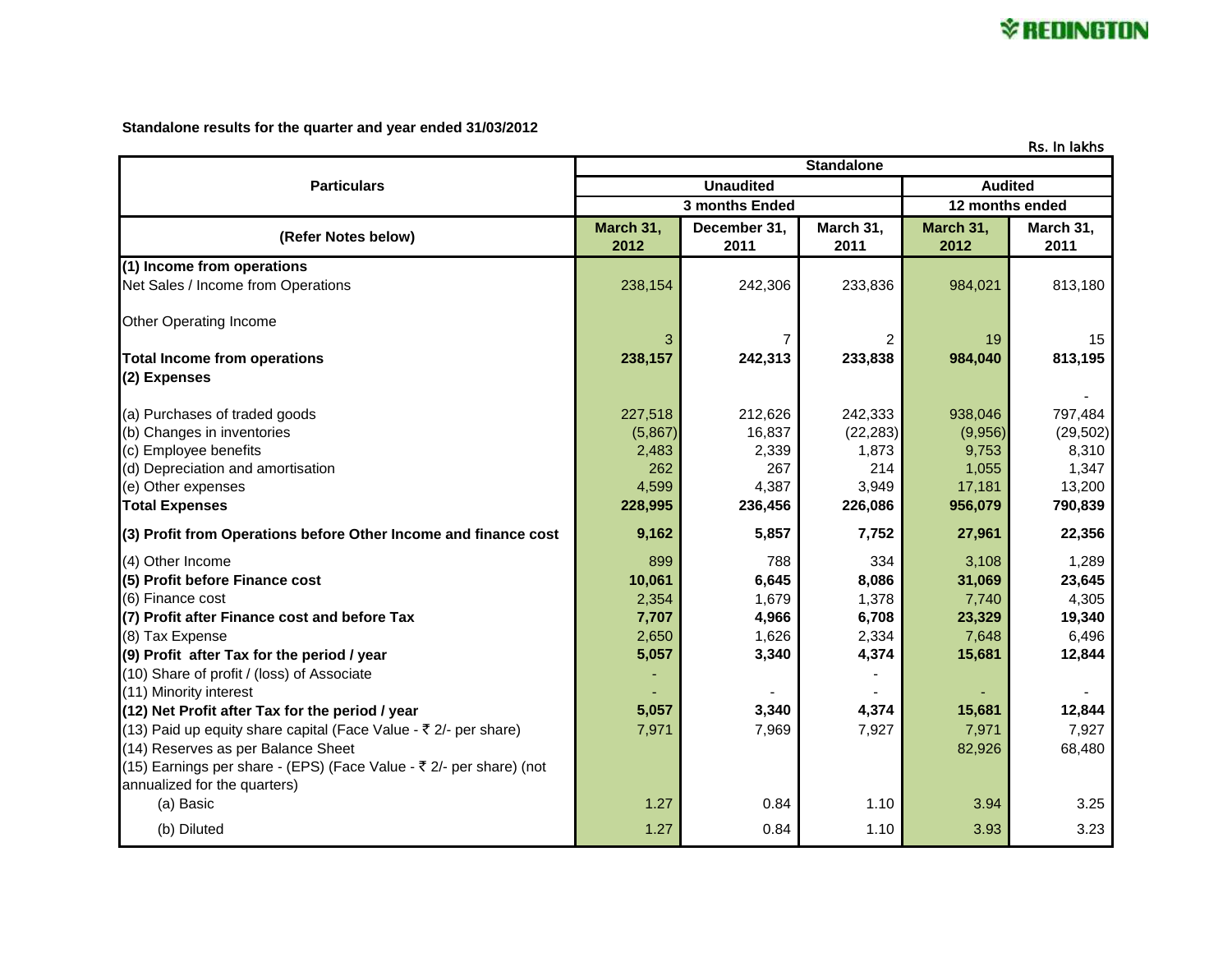## **Part-2 Information for the Quarter and twelve months ended 31/03/2012**

|                                                                  | 3 months Ended |              |             | 12 months ended |             |
|------------------------------------------------------------------|----------------|--------------|-------------|-----------------|-------------|
| <b>Particulars</b>                                               | March 31.      | December 31. | March 31,   | March 31,       | March 31,   |
|                                                                  | 2012           | 2011         | 2011        | 2012            | 2011        |
|                                                                  |                |              |             |                 |             |
| A Particulars of Share holding                                   |                |              |             |                 |             |
| (1) Public Shareholding                                          |                |              |             |                 |             |
| - Number of shares                                               | 314,550,893    | 314,415,718  | 281,822,080 | 314,550,893     | 281,822,080 |
| - Percentage of shareholding                                     | 79             | 79           |             | 79              |             |
| (2) Promoters and Promoter Group Shareholding                    |                |              |             |                 |             |
| a) Pledged / Encumbered                                          | <b>NIL</b>     | <b>NIL</b>   | <b>NIL</b>  | <b>NIL</b>      | <b>NIL</b>  |
| b) Non Encumbered                                                |                |              |             |                 |             |
| - Number of shares                                               | 84,027,302     | 84,027,302   | 114,507,975 | 84,027,302      | 114,507,975 |
| - Percentage of shares (as a % of the total shareholding of      | 100            | 100          |             |                 |             |
| promoter and promoter group)                                     |                |              | 100         | 100             | 100         |
| - Percentage of shares (as a % of the total share capital of the | 21             | 21           | 29          | 21              | 29          |
| company)                                                         |                |              |             |                 |             |
|                                                                  |                |              |             |                 |             |

| <b>Particulars</b>                             | 3 months ended March 31,2012 |
|------------------------------------------------|------------------------------|
| <b>B INVESTOR COMPLAINTS</b>                   |                              |
| Pending at the beginning of the quarter        | <b>NIL</b>                   |
| Received during the quarter                    | <b>NIL</b>                   |
| Disposed off during the quarter                | <b>NIL</b>                   |
| Remaining unresolved at the end of the quarter | <b>NIL</b>                   |
|                                                |                              |